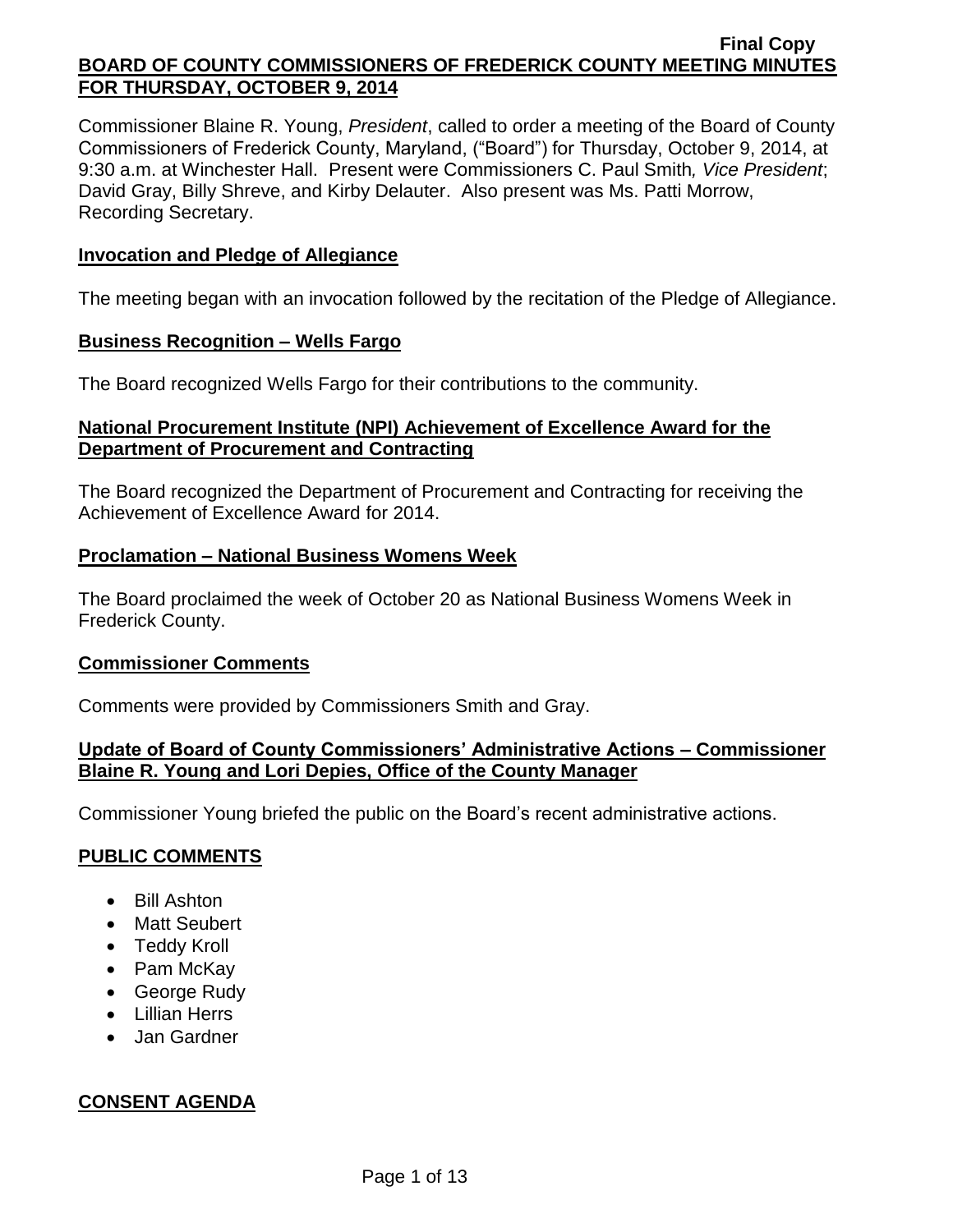The following items were considered on the consent agenda:

- Purchasing Memo #15-063 Construction Management and Inspection Services for Water and Sewer Facilities for Various Projects (IDQ Contract)
- Purchasing Memo #15-068 Supervisory Control and Data Acquisition Infrastructure Support
- Budget Transfer #BT-15-058, Child Advocacy Center, Citizens Services Division
- Board of Education School Construction Amendment #15-05
- Change Order No. 1 Boyers Mill Road Replacement Bridge over Lake Linganore
- FY 2015 Child Support Collaborative Reimbursement Agreement (CRA) Grant for Sheriff's Office
- FY 2015 Child Support CRA Grant for State's Attorney's Office

*Motion to approve the consent agenda as presented – Passed 5-0.*

| <b>COMMISSIONERS</b> | <b>MOTION</b> | <b>SECOND</b> | <b>YES</b> | <b>NO</b> | <b>ABSTAIN</b> | <b>NOT PRESENT</b> |
|----------------------|---------------|---------------|------------|-----------|----------------|--------------------|
| Young                |               |               |            |           |                |                    |
| <b>Smith</b>         |               |               |            |           |                |                    |
| <b>Shreve</b>        |               |               |            |           |                |                    |
| Gray                 |               |               |            |           |                |                    |
| <b>Delauter</b>      |               | ↗             |            |           |                |                    |

# **Approval of Minutes**

The minutes for August 5 and the events from September 15 – September 30, 2014, were approved by unanimous consent.

# **ADMINISTRATIVE BUSINESS**

# **Presentation of Ordinances for Signature Purposes – Kathy Mitchell, Office of the County Attorney**

Ms. Mitchell presented the following ordinances for signature purposes:

- Rezoning Case R-12-01(A) Oakdale Planned Unit Development (PUD) Ordinance (Public Hearing Held 8/26/14)
- Rezoning Case R-14-01 Ratley PUD Ordinance (Public Hearing Held 7/22/14)
- Farm Lot Impact Fee Waiver Ordinance (Public Hearing Held 9/25/14)

*No action was taken as this item was for signature purposes.*

(A copy of the approved/adopted ordinances can be obtained in the County Manager's Office or from the county's website, [www.FrederickCountyMD.gov.](http://www.frederickcountymd.gov/))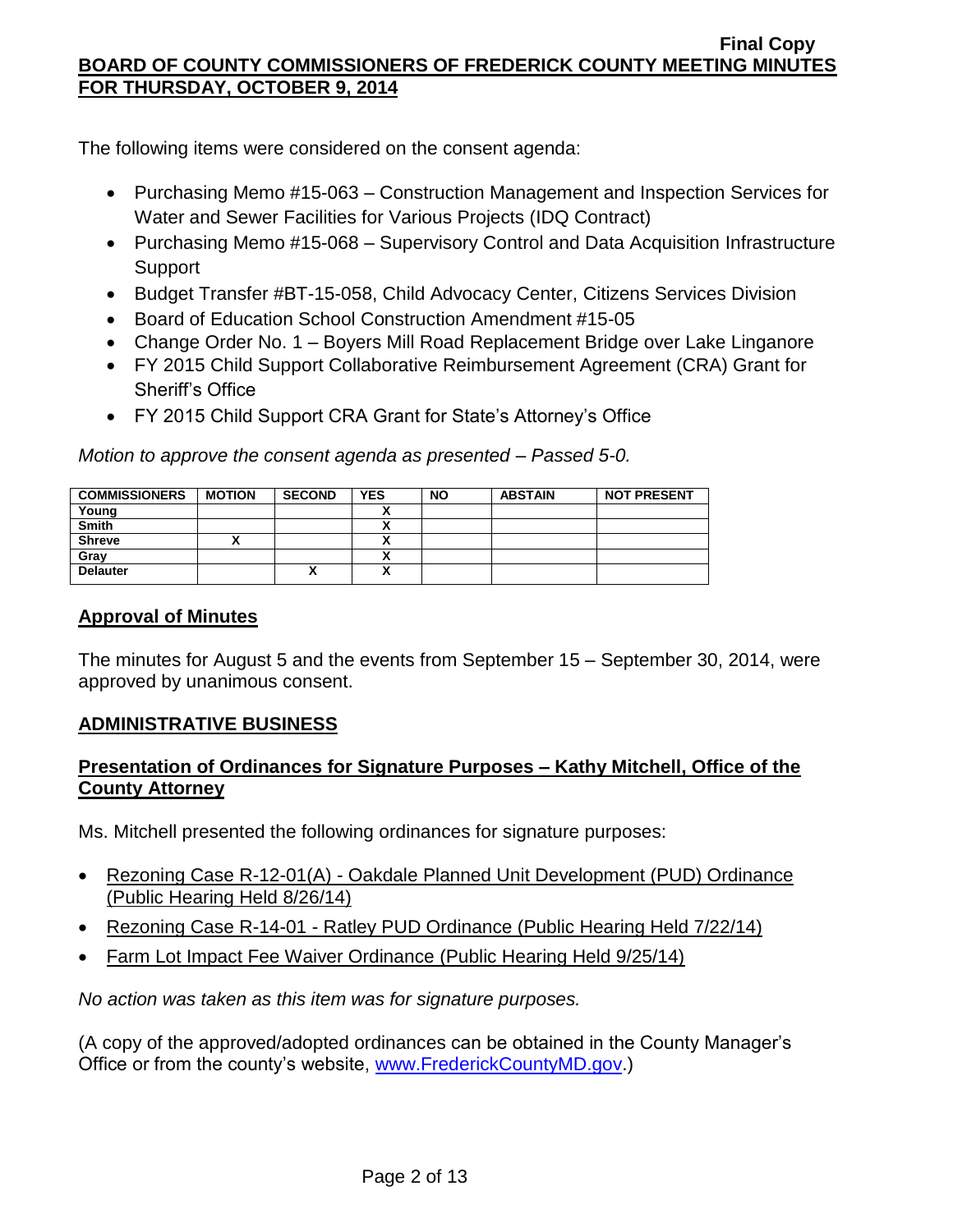# **PUBLIC HEARINGS**

# **Amendment of the List of Exempt Employees – Linda Thall, Office of the County Attorney**

A public hearing was held, as duly advertised, on the list of exempt employees.

Ms. Thall presented the proposed resolution.

There was no public comment.

*No action was taken by the Board as this public hearing was for the benefit to receive public comments. The Board will make a decision at their administrative business meeting scheduled for Thursday, October 23, 2014.*

## **FY 2015/2016 Maryland Agricultural Land Preservation Fund (MALPF) Easement Acquisition Program – Anne Bradley, Community Development Division**

A public hearing was held, as duly advertised on the top 10 MALPF applications.

Ms. Bradley presented the top 10 applicants. She noted the Agicultural Preservation Advisory Board recommended approval of the top 10 out of the 19 applications to be forwarded to public hearing and then for MALPF to conduct the necessary appraisals.

Public comment was heard from:

- Robert Saylor
- Phylis Jones

*Motion to forward the top 10 applications to a public hearing and and for MALPF to conduct the necessary appraisals – Passed 5-0.*

| <b>COMMISSIONERS</b> | <b>MOTION</b> | <b>SECOND</b> | <b>YES</b> | <b>NO</b> | <b>ABSTAIN</b> | <b>NOT PRESENT</b> |
|----------------------|---------------|---------------|------------|-----------|----------------|--------------------|
| Young                |               |               |            |           |                |                    |
| <b>Smith</b>         |               |               |            |           |                |                    |
| <b>Shreve</b>        |               |               |            |           |                |                    |
| Grav                 |               |               |            |           |                |                    |
| <b>Delauter</b>      |               |               | Λ          |           |                |                    |

**Development Rights and Responsibilities Agreement (#DRRA 14-02) - Rayburn Planned Unit Development Property and Determination of Adequacy for the Adequate Public Facilities Ordinance (APFO) Review and Approval of the Letter of Understanding (LOU) – Jim Gugel, Community Development Division**

Commissioner Young swore in all who would give testimony.

A public hearing was held, as duly advertised, on #DRRA 14-02.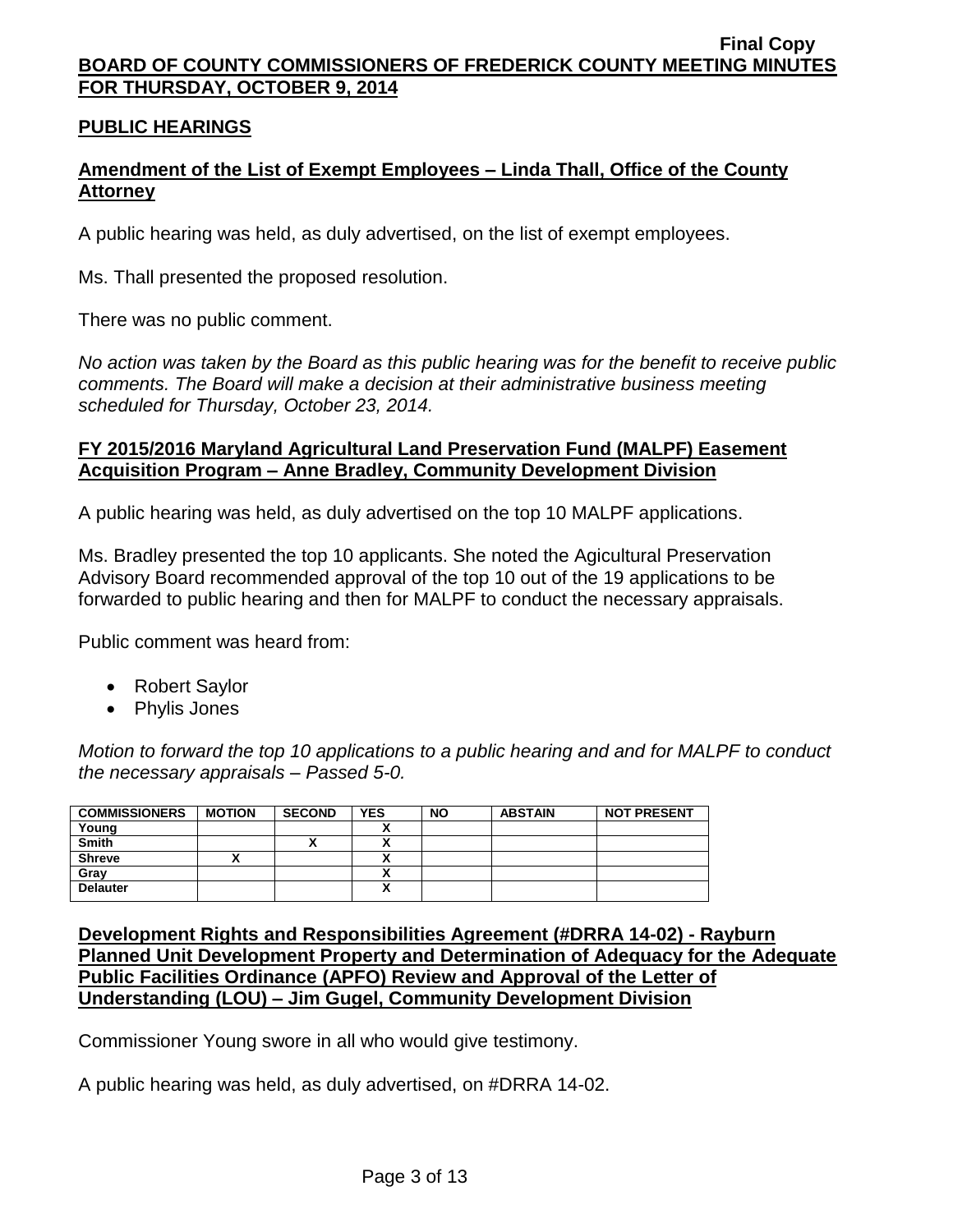Mr. Gugel presented the staff report. He indicated the petition for the DRRA from the Hogan Realty Partners, LLC, was submitted to the county on February 14, 2014, and on April 3, 2014, the Board voted to accept the petition and move forward with the review and negotiation of the DRRA. He noted Zoning Map Amendment #R-13-04 was approved on April 1, 2014, to rezone 80.22 acres located on the south side of Baltimore Road and Old National Pike (MD 144), 2,000 feet west of Ijamsville Road, from Agricultural to PUD with a maximum of 160 single-family detached dwelling units and one (1) new lot. He also noted the Frederick County Planning Commission found the draft DRRA to be consistent with the County Comprehensive Plan.

The applicant, Mr. Tim Hogan of Hogan Realty Partners, LLC, was present and represented by Mr. Noel Manalo, Esquire, Miles and Stockbridge; and Mr. Victor White, Hogan Companies.

There was no public comment.

*Motion to approve #DRRA 14-02 for Rayburn PUD as presented – Passed 4-1.*

| <b>COMMISSIONERS</b> | <b>MOTION</b> | <b>SECOND</b> | <b>YES</b> | <b>NO</b> | <b>ABSTAIN</b> | <b>NOT PRESENT</b> |
|----------------------|---------------|---------------|------------|-----------|----------------|--------------------|
| Young                |               |               |            |           |                |                    |
| <b>Smith</b>         |               |               |            |           |                |                    |
| <b>Shreve</b>        |               |               | ~          |           |                |                    |
| Gray                 |               |               |            |           |                |                    |
| <b>Delauter</b>      |               | Λ             | ^          |           |                |                    |

*Motion to make a finding of adequacy in accordance with the Revised APFO LOU for the Rayburn PUD – Passed 4-1.*

| <b>COMMISSIONERS</b> | <b>MOTION</b> | <b>SECOND</b> | <b>YES</b> | <b>NO</b> | <b>ABSTAIN</b> | <b>NOT PRESENT</b> |
|----------------------|---------------|---------------|------------|-----------|----------------|--------------------|
| Young                |               |               |            |           |                |                    |
| Smith                |               |               |            |           |                |                    |
| <b>Shreve</b>        |               |               |            |           |                |                    |
| Gray                 |               |               |            |           |                |                    |
| <b>Delauter</b>      |               | Λ             |            |           |                |                    |

## **Development Rights and Responsibilities Agreement (#DRRA 14-03) - Ratley Planned Unit Development (PUD) Property and Determination of Adequacy for the Adequate Public Facilities Ordinance (APFO) Review and Approval of the Letter of Understanding (LOU) – Jim Gugel, Community Development Division**

A public hearing was held, as duly advertised, on #DRRA 14-03.

Mr. Gugel presented the staff report. He indicated the petition for the DRRA from the Hogan Realty Capital, LLC, was submitted to the county on February 27, 2014, and on April 3, 2014, the Board voted to accept the petition and move forward with the review and negotiation of the DRRA. He noted Zoning Map Amendment #R-14-01 was approved on July 22, 2014, with an effective date of October 9, 2014, to rezone 23.6 acres on the east and west sides of Terra Firma Road, between I-70 and MD 144 from Agricultural and R-1 to PUD with a maximum of 34 single-family detached dwelling units. He also noted the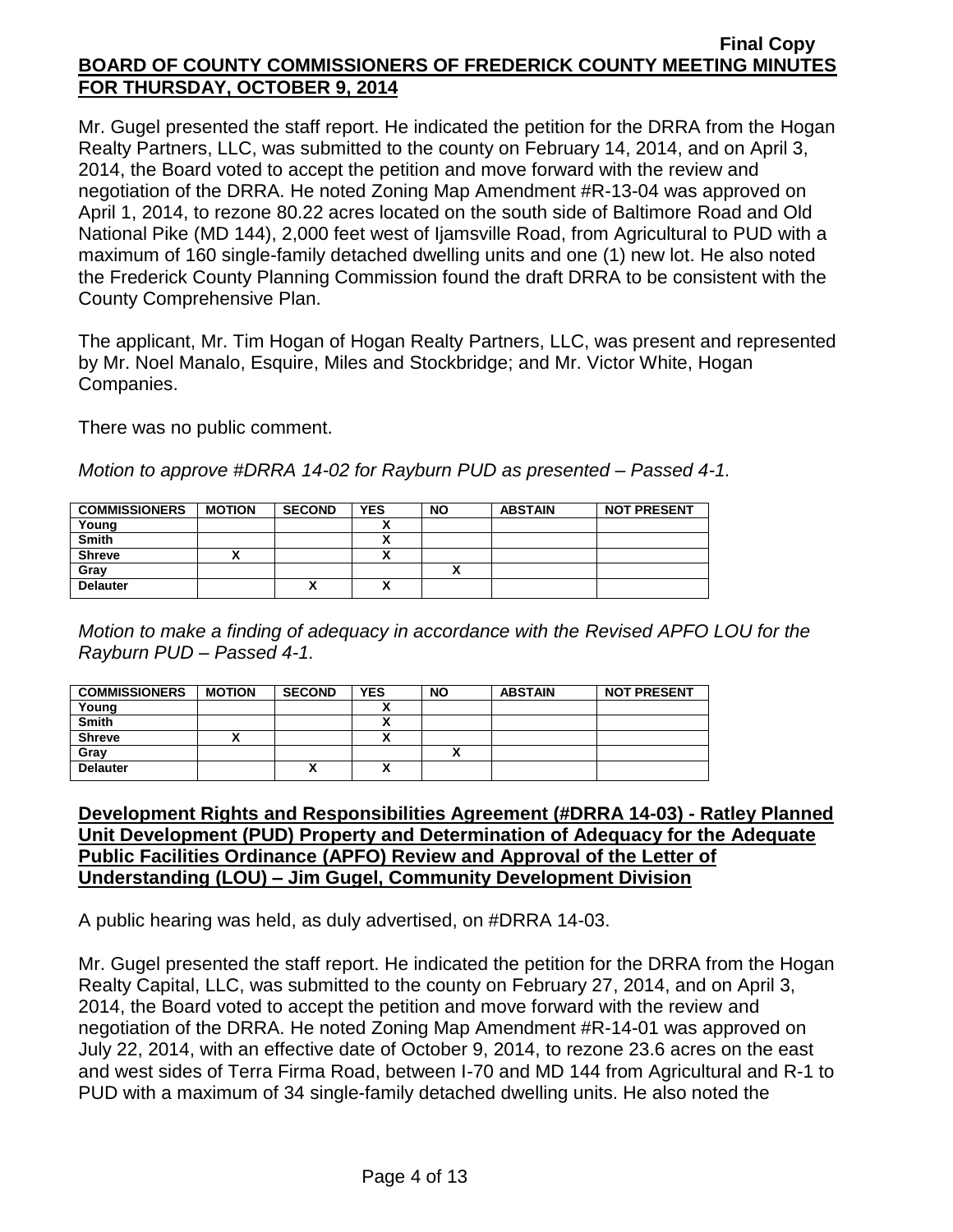Frederick County Planning Commission found the draft DRRA to be consistent with the County Comprehensive Plan.

The applicant, Mr. Patrick Hogan of Hogan Realty Capital, LLC, was present and represented by Mr. Noel Manalo, Esquire, Miles and Stockbridge; and Mr. Victor White, Hogan Companies.

There was no public comment.

*Motion to approve #DRRA 14-03 for Ratley PUD as presented – Passed 4-1.*

| <b>COMMISSIONERS</b> | <b>MOTION</b> | <b>SECOND</b> | <b>YES</b> | <b>NO</b> | <b>ABSTAIN</b> | <b>NOT PRESENT</b> |
|----------------------|---------------|---------------|------------|-----------|----------------|--------------------|
| Young                |               |               |            |           |                |                    |
| Smith                |               |               |            |           |                |                    |
| <b>Shreve</b>        |               |               |            |           |                |                    |
| Gray                 |               |               |            |           |                |                    |
| <b>Delauter</b>      |               | "             | Λ          |           |                |                    |

*Motion to make a finding of adequacy in accordance with the APFO LOU for the Ratley PUD – Passed 4-1.*

| <b>COMMISSIONERS</b> | <b>MOTION</b> | <b>SECOND</b> | <b>YES</b> | <b>NO</b> | <b>ABSTAIN</b> | <b>NOT PRESENT</b> |
|----------------------|---------------|---------------|------------|-----------|----------------|--------------------|
| Young                |               |               | ~          |           |                |                    |
| <b>Smith</b>         |               |               |            |           |                |                    |
| <b>Shreve</b>        |               |               | $\sqrt{ }$ |           |                |                    |
| Gray                 |               |               |            |           |                |                    |
| <b>Delauter</b>      |               | ́             | v<br>n     |           |                |                    |

## **Development Rights and Responsibilities Agreement (#DRRA 14-07) - Hogan Property – Jim Gugel, Community Development Division**

A public hearing was held, as duly advertised, on #DRRA 14-07.

Mr. Gugel presented the staff report. He indicated the petition from the Hogan family was submitted on July 3, 2014, and on July 24, 2014, the Board voted to accept the petition and move forward with the review and negotiation of the DRRA. He noted the DRRA does not involve a concurrent rezoning request nor does it include an APFO component. The property is currently zoned R-16 High Density Residential and is located in the Ballenger Creek community growth area. The Frederick County Planning Commission found the DRRA to be consistent with the County Comprehensive Plan.

The applicant, Mr. Patrick Hogan representing the family, was present and represented by Mr. Noel Manalo, Esquire, Miles and Stockbridge; and Mr. Victor White, Hogan Companies.

There was no public comment.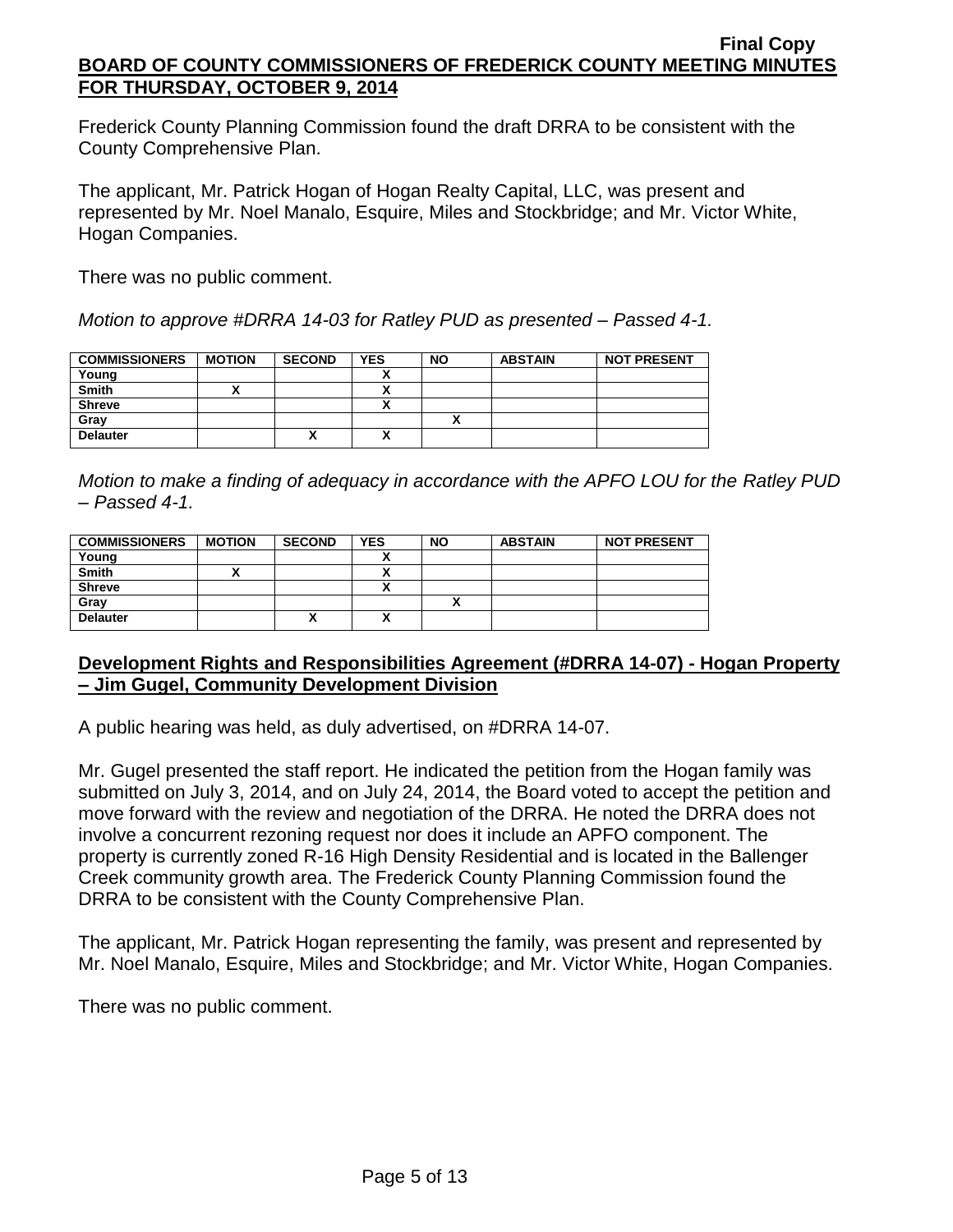*Motion to approve #DRRA 14-07 for the Hogan property – Passed 4-1.*

| <b>COMMISSIONERS</b> | <b>MOTION</b> | <b>SECOND</b> | <b>YES</b> | <b>NO</b> | <b>ABSTAIN</b> | <b>NOT PRESENT</b> |
|----------------------|---------------|---------------|------------|-----------|----------------|--------------------|
| Young                |               |               |            |           |                |                    |
| <b>Smith</b>         |               |               |            |           |                |                    |
| <b>Shreve</b>        |               |               |            |           |                |                    |
| Grav                 |               |               |            |           |                |                    |
| <b>Delauter</b>      |               | Λ             | Λ          |           |                |                    |

## **AGENDA BRIEFING**

Commissioner Young noted the following public hearing was scheduled for Thursday October 23 at 9:30 a.m.: Frederick County Affordable Housing Land Trust Request for Real Property Tax Exemption.

## **Appointments to Boards/Commissions – Joyce Grossnickle, Office of the County Manager**

### Board of Gaming Appeals

There was no public comment.

*Motion to appoint Mr. George Stipe to serve a term to expire June 30, 2017 – Passed 5-0.*

| <b>COMMISSIONERS</b> | <b>MOTION</b> | <b>SECOND</b> | <b>YES</b> | <b>NO</b> | <b>ABSTAIN</b> | <b>NOT PRESENT</b> |
|----------------------|---------------|---------------|------------|-----------|----------------|--------------------|
| Young                |               |               |            |           |                |                    |
| <b>Smith</b>         |               |               |            |           |                |                    |
| <b>Shreve</b>        |               | "             |            |           |                |                    |
| Gray                 |               |               |            |           |                |                    |
| <b>Delauter</b>      |               |               | ↗          |           |                |                    |

Companion Animal Welfare Advisory Committee

There was no public comment.

*Motion to appoint Dr. Daniel Paré to serve a term to expire June 30, 2017 – Passed 5-0.*

| <b>COMMISSIONERS</b> | <b>MOTION</b> | <b>SECOND</b> | <b>YES</b> | <b>NO</b> | <b>ABSTAIN</b> | <b>NOT PRESENT</b> |
|----------------------|---------------|---------------|------------|-----------|----------------|--------------------|
| Young                |               |               |            |           |                |                    |
| Smith                |               |               |            |           |                |                    |
| <b>Shreve</b>        |               |               |            |           |                |                    |
| Gray                 |               |               |            |           |                |                    |
| <b>Delauter</b>      |               |               |            |           |                |                    |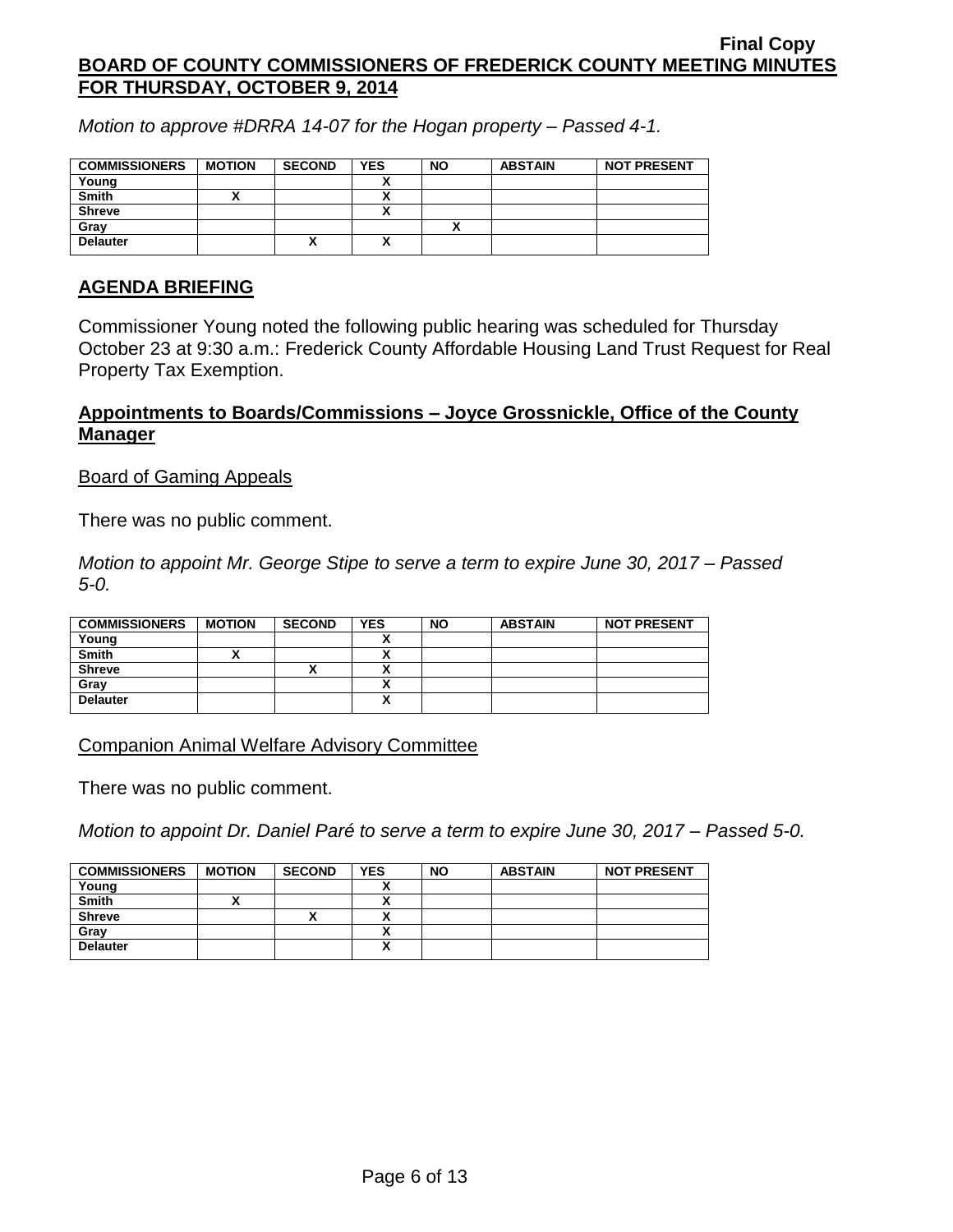## Electrical Board

There was no public comment.

*Motion to appoint Mr. Sheldon Davis to serve a term to expire June 30, 2017 – Passed 5-0.*

| <b>COMMISSIONERS</b> | <b>MOTION</b> | <b>SECOND</b> | <b>YES</b> | <b>NO</b> | <b>ABSTAIN</b> | <b>NOT PRESENT</b> |
|----------------------|---------------|---------------|------------|-----------|----------------|--------------------|
| Young                |               |               |            |           |                |                    |
| <b>Smith</b>         |               |               |            |           |                |                    |
| <b>Shreve</b>        |               |               |            |           |                |                    |
| Gray                 |               |               |            |           |                |                    |
| <b>Delauter</b>      |               |               | Λ          |           |                |                    |

Substance Abuse Council

There was no public comment.

*Motion to reappoint Ms. Monica Kirkpatrick and Ms. Christine Marquardt to serve terms to expire June 30, 2018 – Passed 5-0.*

| <b>COMMISSIONERS</b> | <b>MOTION</b> | <b>SECOND</b> | <b>YES</b> | <b>NO</b> | <b>ABSTAIN</b> | <b>NOT PRESENT</b> |
|----------------------|---------------|---------------|------------|-----------|----------------|--------------------|
| Young                |               |               |            |           |                |                    |
| <b>Smith</b>         |               |               |            |           |                |                    |
| <b>Shreve</b>        |               | $\mathbf{r}$  |            |           |                |                    |
| Gray                 |               |               | ~          |           |                |                    |
| <b>Delauter</b>      |               |               | A          |           |                |                    |

## **ADMINISTRATIVE BUSINESS**

## **BOCC Support for Priority List of FY 2016 Funding Request to the State – Ray Barnes, Frederick County Public Schools**

Ms. Beth Pasierb, Frederick County Public Schools, presented the request for support.

*Motion to approve sending a letter of support to the Interagency Committee on School Construction for the Frederick County Board of Education's FY 2016 school construction project requests – Passed 5-0.*

| <b>COMMISSIONERS</b> | Motion | <b>SECOND</b> | <b>YES</b> | <b>NO</b> | <b>ABSTAIN</b> | <b>NOT PRESENT</b> |
|----------------------|--------|---------------|------------|-----------|----------------|--------------------|
| Young                |        |               |            |           |                |                    |
| <b>Smith</b>         |        |               |            |           |                |                    |
| <b>Shreve</b>        |        |               |            |           |                |                    |
| Gray                 |        | Λ             |            |           |                |                    |
| <b>Delauter</b>      |        |               | ~          |           |                |                    |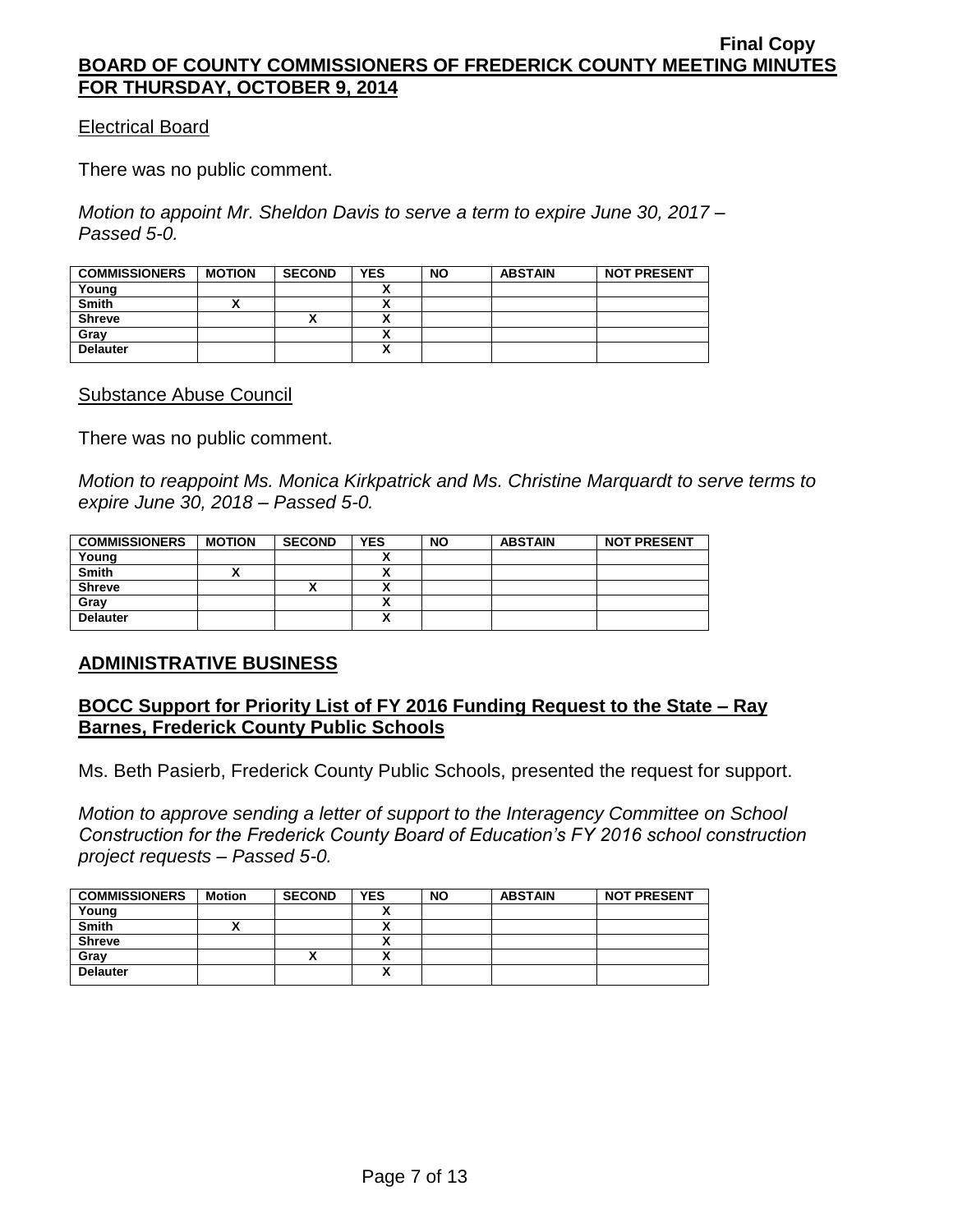**Request for Public Hearing Regarding Proposed Ordinance to Revise the General Conditions and Standard Specification for Water Mains, Sanitary Sewers and Related Structures – Robert Creighton, Utilities and Solid Waste Management Division**

Mr. Kevin Demosky commented on the proposed ordinance.

*Motion to approve taking to public hearing the 2014 General Conditions and Standard Specification for Water Mains, Sanitary Sewers and Related Structures – Passed 5-0.*

| <b>COMMISSIONERS</b> | <b>MOTION</b> | <b>SECOND</b> | <b>YES</b>               | <b>NO</b> | <b>ABSTAIN</b> | <b>NOT PRESENT</b> |
|----------------------|---------------|---------------|--------------------------|-----------|----------------|--------------------|
| Young                |               | ~             |                          |           |                |                    |
| <b>Smith</b>         |               |               |                          |           |                |                    |
| <b>Shreve</b>        |               |               |                          |           |                |                    |
| Gray                 |               |               | $\overline{\phantom{a}}$ |           |                |                    |
| <b>Delauter</b>      |               |               | A                        |           |                |                    |

(The Board took a break at 12:00 p.m. and returned at 12:15 p.m.)

## **Northeast Maryland Waste Disposal Authority (NMWDA) Waste Transportation and Disposal Request for Proposals (RFP) Results/Recommendations – Mike Marschner, Office of the County Manager**

Mr. Chris Skaggs and Mr. John Schott, NMWDA, were present for the discussion. Mr. Phil Harris, Utilities and Solid Waste Management Division, commented on the issue.

*Staff was directed to take to public hearing the Vendor #1 proposal for municipal solid waste transportation and disposal and to direct the NMWDA to terminate the service agreement with Wheelabrator Technologies, Inc. for a waste to energy facility.*

## **Updates from County Commissioners' Liaison – Dave Dunn, Community Development Division**

Mr. Dunn presented the updates.

*No action taken as this item was informational.*

## **PUBLIC COMMENTS**

- Teresa Gallagher
- Matt Seubert
- Steve Cassis
- Mary Posey
- George Rudy
- Julie Stuart, Mom's Clean Air Force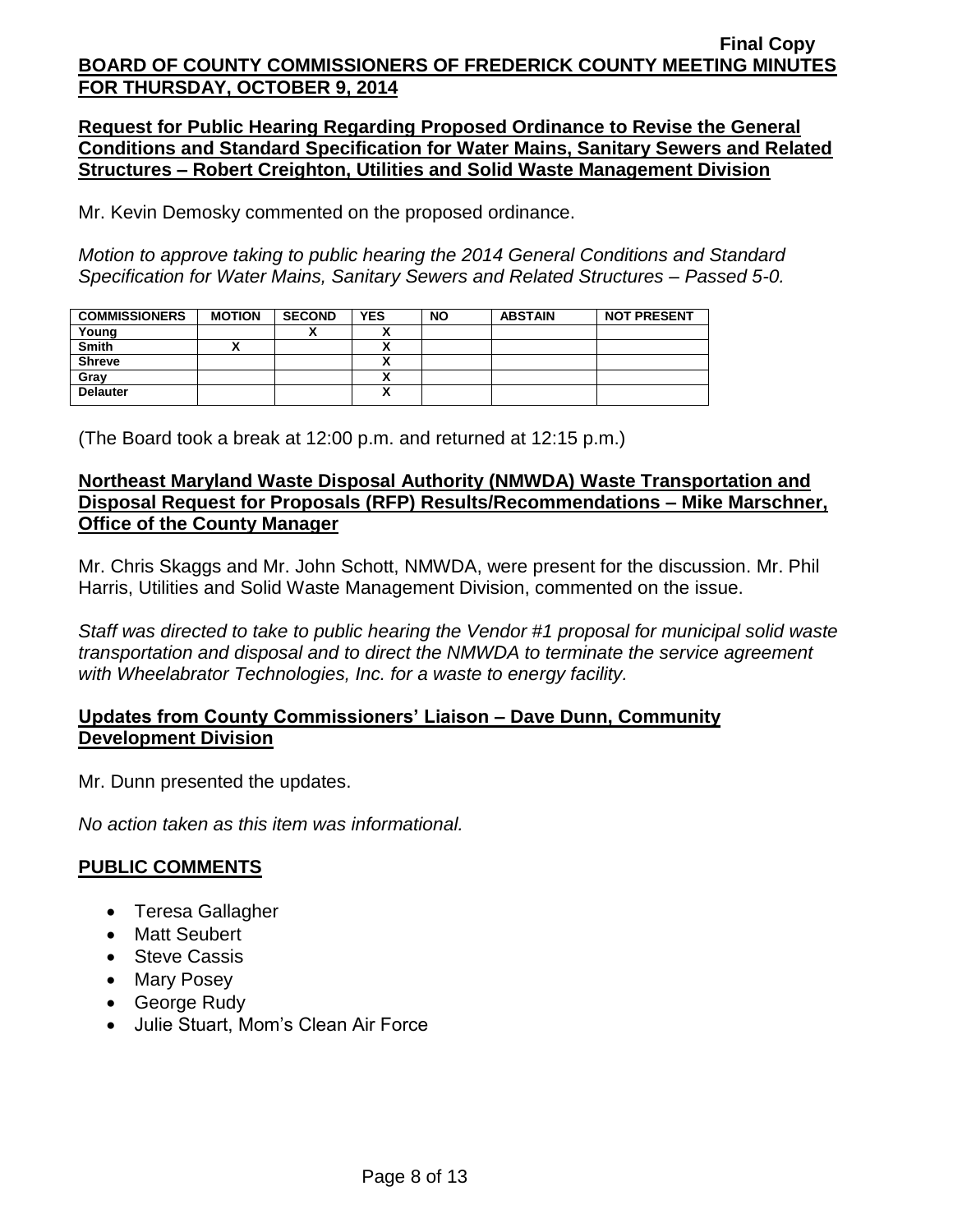## **QUESTIONS – PRESS**

None.

# **COMMISSIONER COMMENTS**

# **Zoning Map Amendment #R-14-02 - Monocacy Glen Planned Unit Development (PUD)**

Commissioner Delauter inquired if there was any interest by the Board to reconsider the matter of the Monocacy Glen Zoning Map Amendment #R-14-02.

*Motion to continue the Monocacy Glen PUD rezoning hearing to hear new testimony and evidence – Failed 2-3.*

| <b>COMMISSIONERS</b> | <b>MOTION</b> | <b>SECOND</b> | <b>YES</b> | <b>NO</b> | <b>ABSTAIN</b> | <b>NOT PRESENT</b> |
|----------------------|---------------|---------------|------------|-----------|----------------|--------------------|
| Young                |               |               |            |           |                |                    |
| <b>Smith</b>         |               | '             |            |           |                |                    |
| <b>Shreve</b>        |               |               |            |           |                |                    |
| Grav                 |               |               |            |           |                |                    |
| <b>Delauter</b>      |               |               | ٠.<br>Λ    |           |                |                    |

# **CLOSED SESSION**

Maryland Annotated Code General Provisions Article §3-305(b)(7) To consult with counsel to obtain legal advice on a legal matter; and (8) To consult with staff, consultants, or other individuals about pending or potential litigation.

**Topic** – To discuss with the county's attorneys and staff the anticipated MS4 permit action by Maryland Department of the Environment and county options.

Maryland Annotated Code General Provisions Article §3-305(b) (1) To discuss: (i) The appointment, employment, assignment, promotion, discipline, demotion, compensation, removal, resignation, or performance evaluation of appointees, employees, or officials over whom it has jurisdiction; or (ii) Any other personnel matter that affects one or more specific individuals.

**Topic** – To consider an appeal under the county's Personnel Rules.

*Motion to go into closed session – Passed 5-0.*

| <b>COMMISSIONERS</b> | <b>MOTION</b> | <b>SECOND</b> | <b>YES</b>   | <b>NO</b> | <b>ABSTAIN</b> | <b>NOT PRESENT</b> |
|----------------------|---------------|---------------|--------------|-----------|----------------|--------------------|
| Young                |               |               |              |           |                |                    |
| <b>Smith</b>         |               |               |              |           |                |                    |
| <b>Shreve</b>        |               | "             |              |           |                |                    |
| Gray                 |               |               |              |           |                |                    |
| <b>Delauter</b>      |               |               | $\mathbf{v}$ |           |                |                    |

# **ADJOURN**

The meeting adjourned at 2:25 p.m.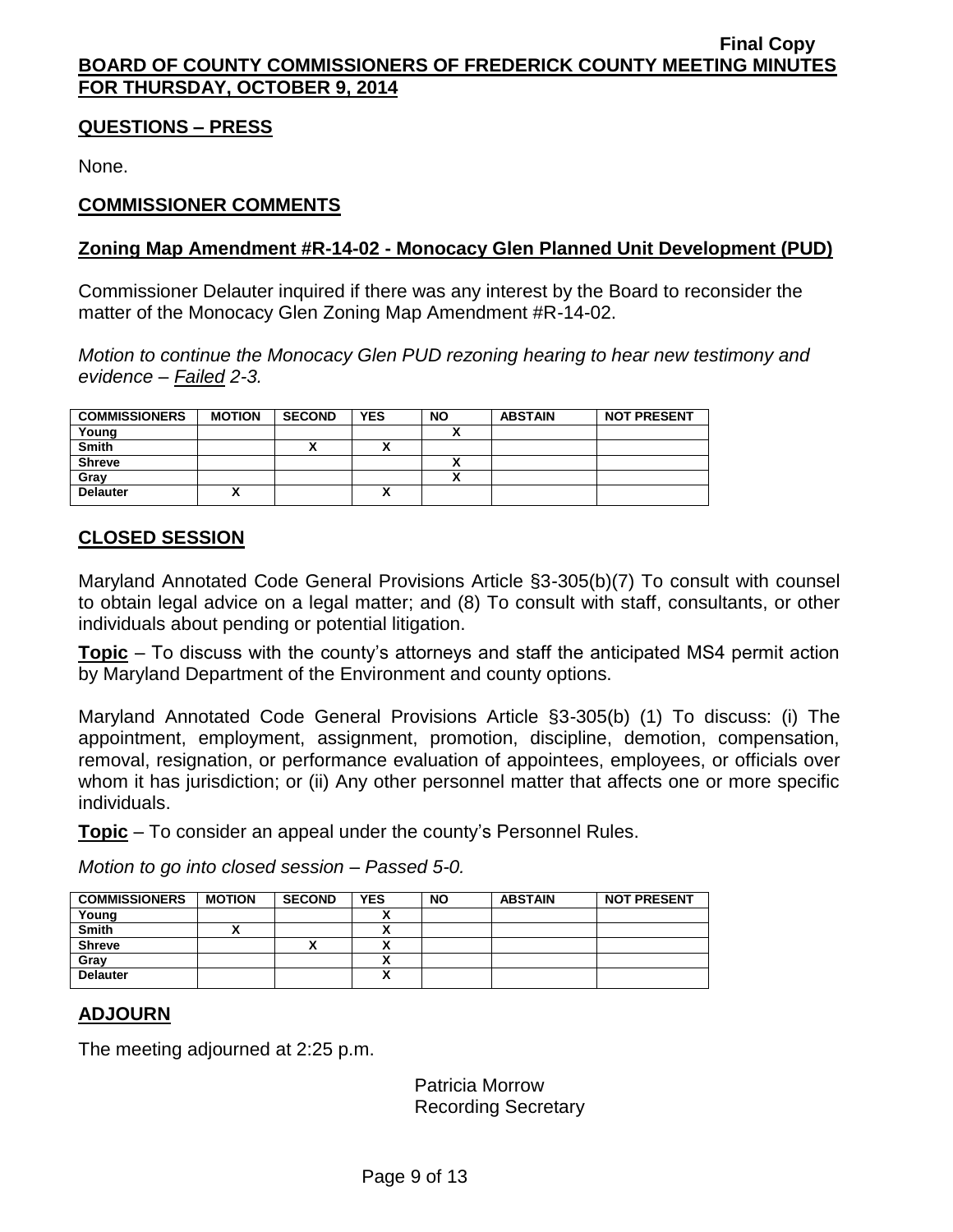# **FORM OF STATEMENT FOR CLOSING THE MEETING OF THURSDAY, OCTOBER 9, 2014**

# **STATUTORY AUTHORITY TO CLOSE SESSION**

# **Maryland Annotated Code General Provisions Article §3-305(b):**

(1) To discuss: (i) The appointment, employment, assignment, promotion, discipline, demotion, compensation, removal, resignation, or performance evaluation of appointees, employees, or officials over whom it has jurisdiction; or (ii) Any other personnel matter that affects one or more specific individuals; (7) To consult with counsel to obtain legal advice on a legal matter; and (8) To consult with staff, consultants, or other individuals about pending or potential litigation.

## **Motion:**

Upon a motion by Commissioner Smith, seconded by Commissioner Shreve, the Board voted 5-0 to go into closed session in accordance with Maryland Annotated Code General Provisions Article §3-305(b)**:** (1) To discuss: (i) The appointment, employment, assignment, promotion, discipline, demotion, compensation, removal, resignation, or performance evaluation of appointees, employees, or officials over whom it has jurisdiction; or (ii) Any other personnel matter that affects one or more specific individuals; (7) To consult with counsel to obtain legal advice on a legal matter; and (8) To consult with staff, consultants, or other individuals about pending or potential litigation.

## **Time and Location:**

2:00 p.m. – Third Floor Meeting Room, Winchester Hall

## **Topic to be Discussed:**

To discuss with the county's attorneys and staff the anticipated MS4 permit action by Maryland Department of the Environment and county options.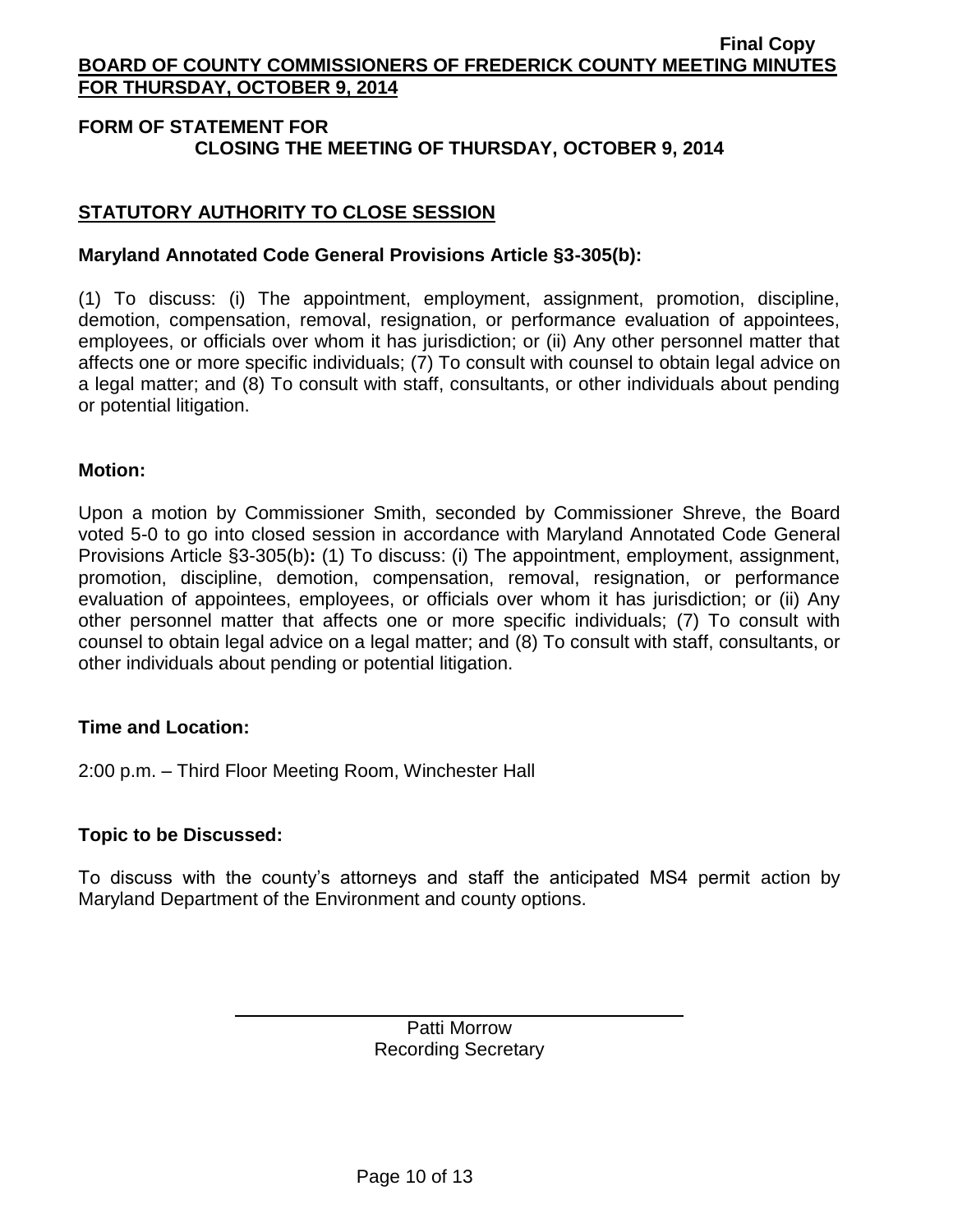## **FORM OF STATEMENT FOR MINUTES OF NEXT OPEN MEETING ON THURSDAY, OCTOBER 23, 2014, FOLLOWING THE CLOSED MEETING OF THURSDAY, OCTOBER 9, 2014**

## **STATUTORY AUTHORITY TO CLOSE SESSION**

## **Maryland Annotated Code General Provisions Article §3-305(b):**

(1) To discuss: (i) The appointment, employment, assignment, promotion, discipline, demotion, compensation, removal, resignation, or performance evaluation of appointees, employees, or officials over whom it has jurisdiction; or (ii) Any other personnel matter that affects one or more specific individuals; (7) To consult with counsel to obtain legal advice on a legal matter; and (8) To consult with staff, consultants, or other individuals about pending or potential litigation.

## **Motion:**

Upon a motion by Commissioner Smith, seconded by Commissioner Shreve, the Board voted 5-0 to go into closed session in accordance with Maryland Annotated Code General Provisions Article §3-305(b)**:** (1) To discuss: (i) The appointment, employment, assignment, promotion, discipline, demotion, compensation, removal, resignation, or performance evaluation of appointees, employees, or officials over whom it has jurisdiction; or (ii) Any other personnel matter that affects one or more specific individuals; (7) To consult with counsel to obtain legal advice on a legal matter; and (8) To consult with staff, consultants, or other individuals about pending or potential litigation.

## **Time and Location:**

2:00 p.m. – Third Floor Meeting Room, Winchester Hall

## **Others in Attendance:**

S. Moore, K. Mitchell, C. Pomeroy and R. Santangelo,

## **Topic Discussed:**

To discuss with the county's attorneys and staff the anticipated MS4 permit action by Maryland Department of the Environment and county options.

## **Action Taken:**

No action was taken.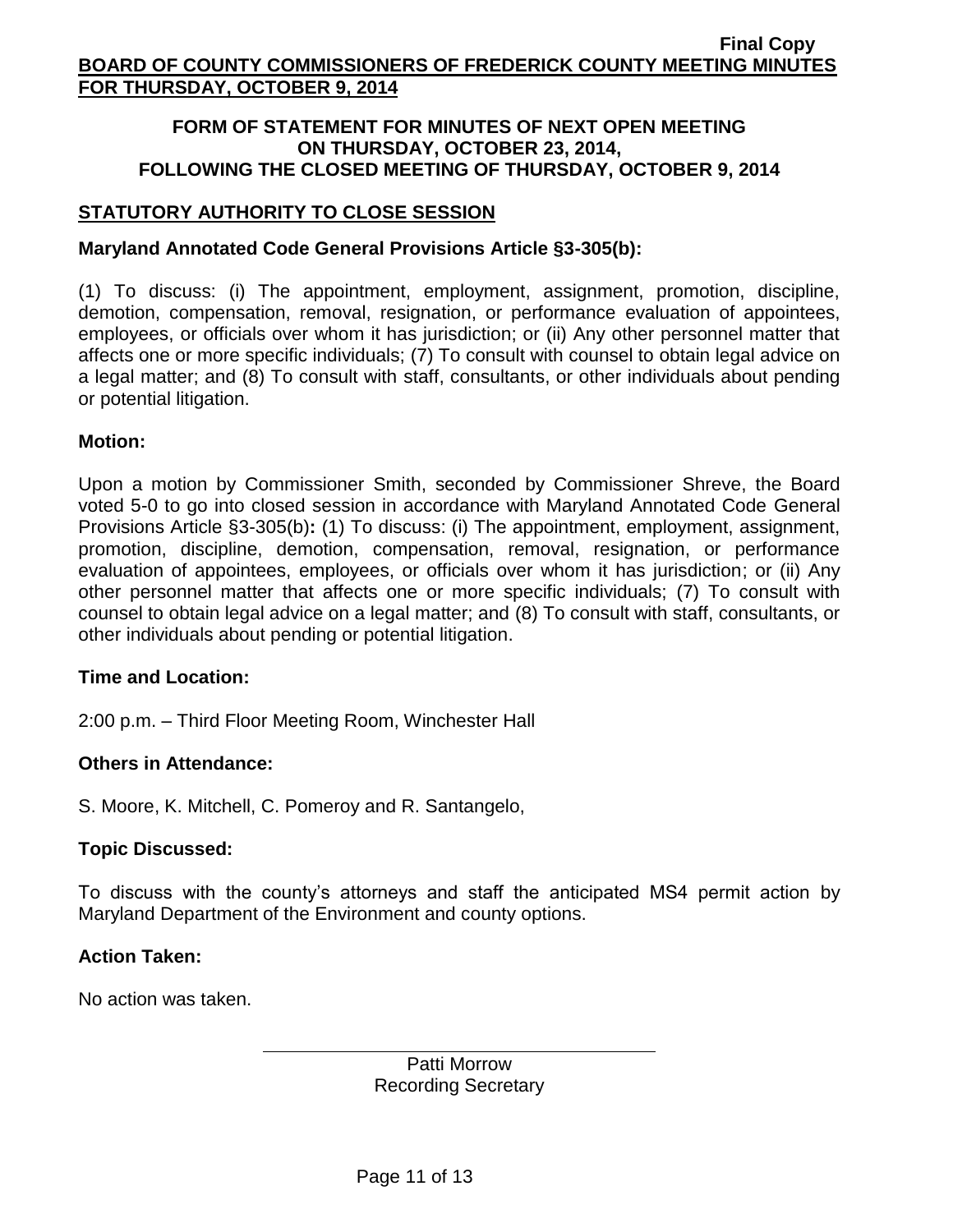## **FORM OF STATEMENT FOR CLOSING THE MEETING OF THURSDAY, OCTOBER 9, 2014**

# **STATUTORY AUTHORITY TO CLOSE SESSION**

### **Maryland Annotated Code General Provisions Article §3-305(b):**

(1) To discuss: (i) The appointment, employment, assignment, promotion, discipline, demotion, compensation, removal, resignation, or performance evaluation of appointees, employees, or officials over whom it has jurisdiction; or (ii) Any other personnel matter that affects one or more specific individuals; (7) To consult with counsel to obtain legal advice on a legal matter; and (8) To consult with staff, consultants, or other individuals about pending or potential litigation.

## **Motion:**

Upon a motion by Commissioner Smith, seconded by Commissioner Shreve, the Board voted 5-0 to go into closed session in accordance with Maryland Annotated Code General Provisions Article §3-305(b)**:** (1) To discuss: (i) The appointment, employment, assignment, promotion, discipline, demotion, compensation, removal, resignation, or performance evaluation of appointees, employees, or officials over whom it has jurisdiction; or (ii) Any other personnel matter that affects one or more specific individuals; (7) To consult with counsel to obtain legal advice on a legal matter; and (8) To consult with staff, consultants, or other individuals about pending or potential litigation.

## **Time and Location:**

2:00 p.m. – Third Floor Meeting Room, Winchester Hall

## **Topic to be Discussed:**

To consider an appeal under the County Personnel Rules.